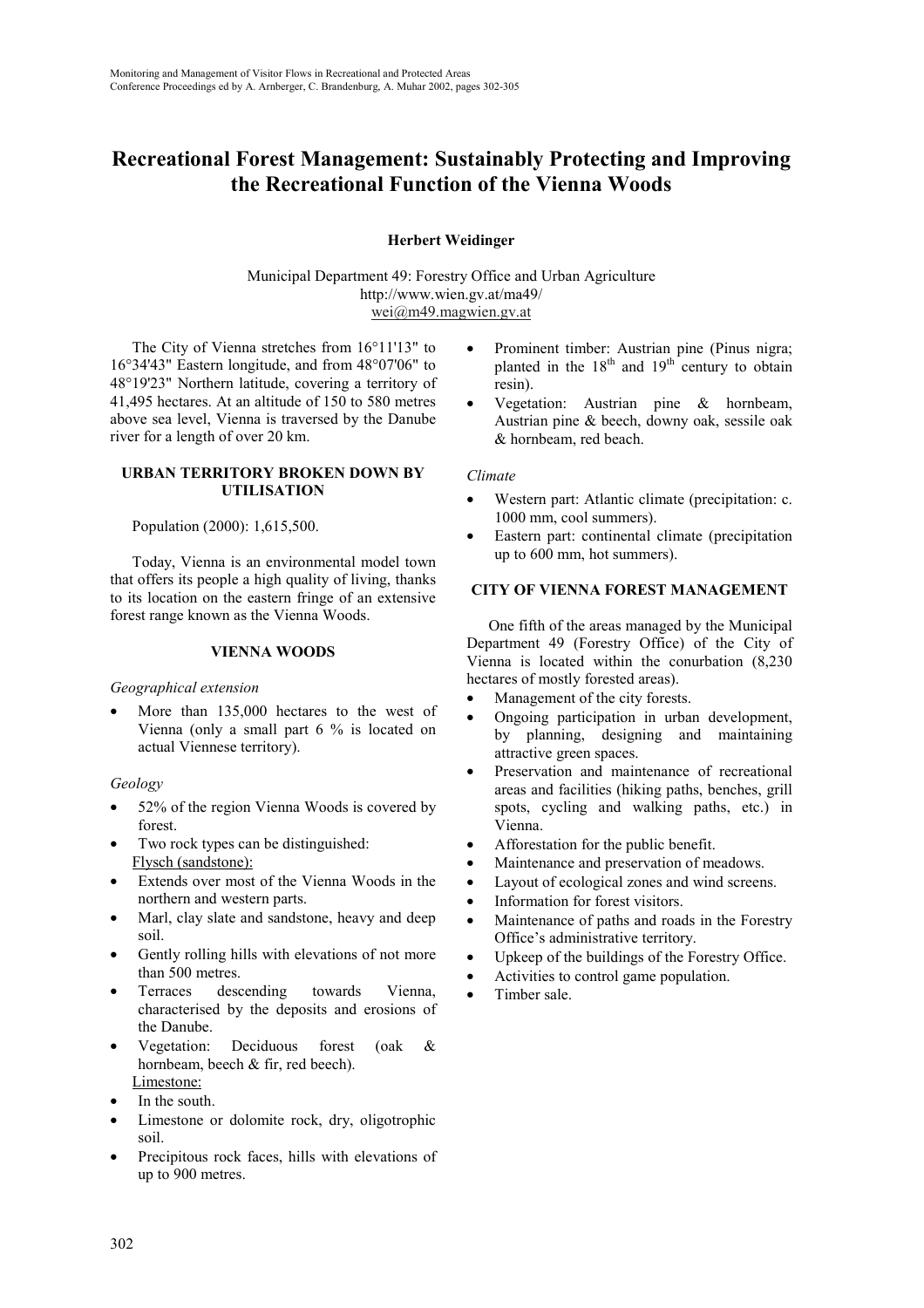|                     | hectares | percent |
|---------------------|----------|---------|
| Building space      | 13,600   | 33      |
| Green space         | 20,250   | 49      |
| of which:           |          |         |
| forest              | 7,840    | 18      |
| agriculturally used | 6,800    | 16      |
| parkland            | 1,620    | 4       |
| meadows             | 2,290    |         |
| private gardens     | 1,270    |         |
| sports grounds      | 770      |         |
| Water               | 1,930    |         |
| Traffic space       | 5,700    | 14      |
| Total               | 41,495   | 100     |

#### **OWNERSHIP STRUCTURE**

Most of the forests in Vienna (about 72%) are owned by the Municipality. The Austrian Federal Forests hold about 13%; church forests make up some 8%, and about 5% are in private hands and in the hands of the Federal Republic of Austria.

#### **URBAN FOREST MANAGEMENT**

The forests of Vienna are the "green lung" of the city, an ecological compensation and important recreational space for the population of Vienna. Measures taken in and for the recreational forests aim to preserve and improve existing forest stands, based on the following principles:

- no clear felling, only spot clearing;
- regeneration through seeding by the trees;
- rare tree species of ecological value (e.g. Sorbus torminalis, Sorbus domestica) are encouraged;
- space set aside for special habitats (wetlands, dry meadows and grasslands);
- ban on chemicals (artificial fertilisers, herbicides, insecticides);
- visitor flows are directed to suitable paths and recreational facilities to protect ecologically valuable forests;
- old forest stands, trees and deadwood are not removed unless they constitute a danger to visitors;
- natural forest reserves are set up in near-nature forests.

**Recreational facilities:** Suitable recreational infrastructure needs to be provided for the hikers and strollers. The Forestry Office cares for more than 50 playgrounds in the forests and adjoining open spaces, large picnic meadows, three observation towers, five grill spots, several thousands of benches, garbage bins, signposts, information signs and two animal enclosures.

**The newly popular sports** of running, mountain biking and walking have conquered the forests, and runners and walkers can use the extensive network of paths without friction. For the mountain bikers, separate cycling paths, which quickly get them from the more urban parts of the forests to the quieter sections of the Vienna Woods, had to be laid out in the forests to avoid conflict with other users. The network of cycling paths was developed jointly with the Province of Lower Austria, the Austrian Federal Forests and the neighbouring communities in 1998.

**Nature protection:** Vienna owns more than 2,800 hectares of national park, of which more than 2,500 hectares are set aside as a nature reserve within the boundaries of Vienna. The other parts of the Vienna Woods and the vineyards are mostly dedicated as protected areas. Nature protection in Vienna nevertheless is not limited to areas specifically designated for protection, but encompasses all habitats including those in the core of the city, and it spans efforts to raise awareness of the concept in the population.

**Soil protection:** The City of Vienna has planted more than 50 km of wind breaks within the territory of Vienna to shelter agricultural land, which are managed by the Forestry Office of the Municipal Department 49. By introducing these screens, an additional valuable component has been created in an urban environment which offers recreational space next to residential areas.

**Timbering** is fostered by the rigorous implementation of a concept to regenerate nearnature forest stands. Utility forests make up 7,800 hectares in Vienna, producing a timber stock of 311 cubic metres per hectare, an annual growth of 6.3 cubic metres per hectare and an annual utilisation of 3.8 cubic metres per hectare. Some near-nature stands (about 160 hectares in Vienna) are completely banned from timbering due to their scientific importance of being a natural forest reserve.

# **VIENNA WOODS MANAGEMENT – FOCUS ON RECREATIONAL FUNCTIONS**

Recreational areas in the immediate vicinity of a conurbation such as Vienna are expected to cover a number of requirements. Forests and open spaces contribute more than their share in terms of recreation, supply of fresh air and protection of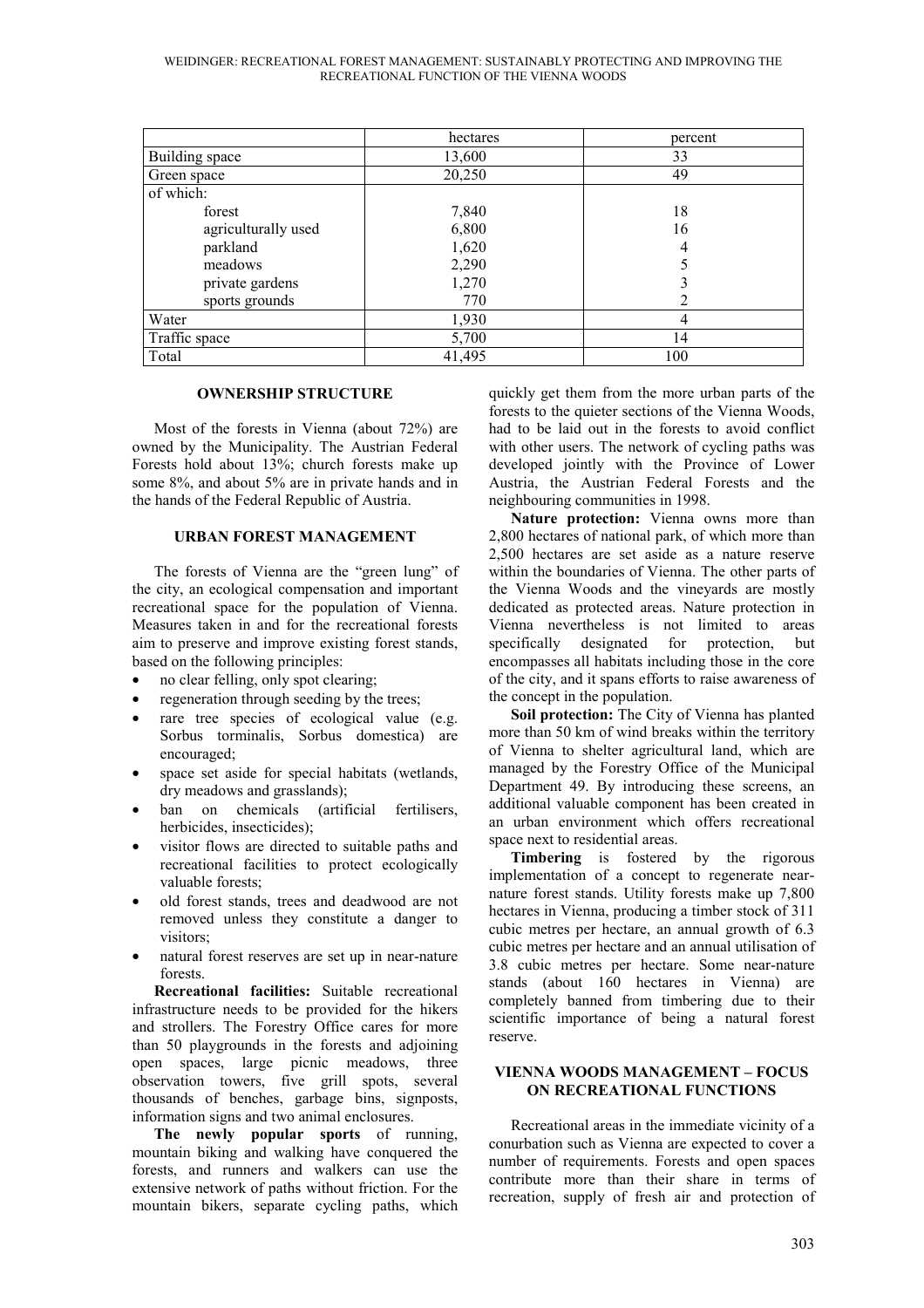habitats. In view of the large number of (potential) users, it is necessary to identify and allocate individual interests while at the same time ensuring that the forests and green areas can still function as a high-quality recreational space, suppliers of fresh air, air filters and water reservoirs.

In terms of managing urban recreational areas, be they in Budapest, Vienna, Athens or elsewhere, similar approaches are used. An international comparison can analyse various strategies, from which solutions can be adapted for other regions.

In order to evaluate the current use of recreational forests in Vienna, a survey and analysis was made of their condition and infrastructure(100 square kilometres

New offers of infrastructure and information are developed from suggestions and requests made by visitors through direct contacts or surveys. In addition, emerging conflicts may call for the need to find particular solutions. Rapid action is required in such cases and experience from other urban forests can be put to good use.

The findings obtained from this urban forest analysis and comparison between cities are intended to facilitate harmonious (conflict-free) utilisation of recreational forests and to explore further ways and means to utilise unused potentials. Special attention is being given to target-group specific information programmes and timely educational efforts.

# **EDUCATIONAL FACILITIES OFFERED BY THE FOREST OFFICE OF THE MUNICIPAL DEPARTMENT 49: APPRECIATION IS THE FIRST STEP TOWARDS PROTECTING OUR NATURAL ENVIRONMENT**

Forest school: experience the forest with all your senses

The Vienna forest school offers school children an opportunity to relate to nature by using their senses. Opened in 1998, it welcomes more than 5,000 children per year, who, from 9 am to 4 pm on a "forest day", learn to feel trees, taste plants, smell soil, hear animals and open their eyes to discover their surrounding by experiencing nature with all their senses. They obtain their information directly from the forest ranger who is the epitome of a person of acknowledged environmental competence. http://www.wien.gv.at/ma49/

The Lainz game preserve is a nature preserve of some 2,500 hectares in size which counts more than half a million visitors a year. One of its major attractions is the Hermesvilla once used by Empress Elisabeth and now the site of art exhibitions. In spring 2000, a visitor information centre was built at the main entrance to the preserve, which offers basic insights into this natural habitat. The preserve organises guided tours for groups specialising in a number of subjects, as well as guided forest tours for school classes and groups.

Nature trails: learning under the open sky

The Vienna Forest Office has laid out nature trails and "forest classrooms" in all forests of the city to furnish nature heritage information that can be freely used by all comers at all times or alternatively included specifically in a half-day guided tour with the forest ranger.

National Park: a pristine forest at the boundaries of a capital city

In addition to the Vienna Woods, the City of Vienna can also boast of its riverine forests along the Danube to add to its green spaces. These forests became part of the Donauauen National Park in 1996. In view of its great potential as a nature preserve, the National Park features a number of visitor attractions, such as a boat trip from the centre of the city to the Park, followed by a guided tour. Green Tours – a walking experience in the National Park.

National Park camp: a school under the stars

As the owner of the National Park, the Vienna Forest Office opened a youth camp at the edge of the National Park in early 2000, organising camp stays for children and youths for several weeks. During school holidays, the camp is also open to family and youth groups.

With ever changing and growing demands and focal points of environmental interest, the Municipality is constantly faced with new challenges in identifying targets and objectives in environmental education. In order to respond to new trends in the public interest in the environment, concepts are already being developed for new ecological education programmes.

# **SUMMARY**

# *Management of urban recreational forests*

Forests located in the vicinity of cities should cover a number of requirements: they must offer a great variety of complex services, such as supplying fresh air, meeting recreational needs and protecting habitats. Considering that many different interests are involved in the use of forests, it is imperative to prioritise conflicting interests and to ensure that the forest's main functions as a supplier of fresh air, air filter and water storage medium will not be impaired in their quality.

Regarding the size and geographical distribution of forests and their usefulness, Vienna and Budapest show quite similar forest structures. The Natural Resources Project, which focuses on the afforestation of patches in the Pannonian region with a sparse wood cover, offers an opportunity to compare conflict solving strategies at an international level, and thus to address principles of recreational forest management in urban environments. The Management of Recreational Forests includes an analysis of how the recreational potential is utilised, a study of the network of forest paths, information facilities and transport systems. The conflict analysis will be used in the